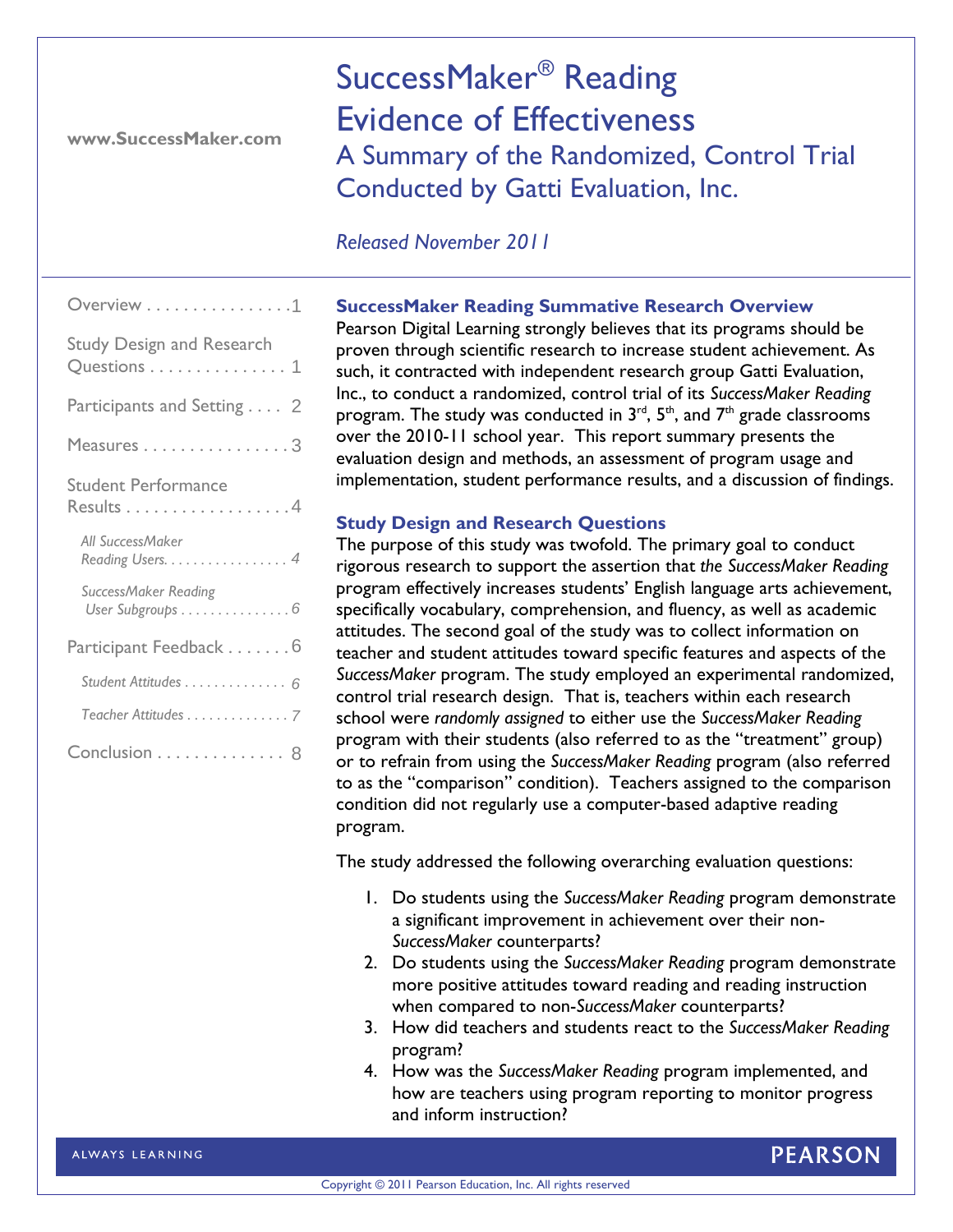# **Participants and Setting**

Gatti Evaluation recruited eight school districts to participate in the study, including schools in Arizona, California, Indiana, Kansas, Michigan, **1**  Missouri and Texas. The final analytic sample was comprised of 80 classrooms and 1,711 students. The study schools were members of public school districts located in suburban and urban-fringe areas. The study sample demonstrated considerable variation in ethnicity, socioeconomic status as evidenced by eligibility for free or reduced lunch status, and English language learner status, as well as a wide range of reading achievement levels as evidenced by previous year state reading assessment data. Figure 1 presents the full study sample demographics broken out by school.

| Figure I. SuccessMaker Reading Study Sample Demographic Information |                         |                         |                       |                                                |                                       |                    |             |                                            |                                      |                                                                 |  |
|---------------------------------------------------------------------|-------------------------|-------------------------|-----------------------|------------------------------------------------|---------------------------------------|--------------------|-------------|--------------------------------------------|--------------------------------------|-----------------------------------------------------------------|--|
| <b>District</b>                                                     | <b>Group</b>            | Grade                   | Student<br>$Count^*$  | % One<br>Grade<br>Equivalent<br><b>Below**</b> | % Not<br><b>English</b><br>Proficient | % Reduced<br>Lunch | % Caucasian | $%$ Hispanic/<br><b>Native</b><br>American | % African<br>American/<br>Carib bean | Other<br><b>Ethnicity</b><br>or No<br>Informatio<br>$\mathbf n$ |  |
| District I<br>Arizona                                               | <b>SM</b>               | 3                       | 55 (97%)              | 15%                                            | 0%                                    | 27%                | 94%         | 4%                                         | 2%                                   | 0%                                                              |  |
|                                                                     | Comparison              |                         | 49 (91%)              | 18%                                            | 0%                                    | 16%                | 92%         | 4%                                         | 2%                                   | 2%                                                              |  |
|                                                                     | <b>SM</b>               | 5                       | 48 (84%)              | 6%                                             | 0%                                    | 35%                | 90%         | 4%                                         | 0%                                   | 6%                                                              |  |
|                                                                     | Comparison              |                         | 52 (88%)              | 8%                                             | 0%                                    | 35%                | 87%         | 12%                                        | 0%                                   | 1%                                                              |  |
| $\mathbf{r}$<br>Arizona<br><b>District</b>                          | <b>SM</b><br>Comparison | 7                       | 58 (94%)<br>31(91%)   | 38%<br>61%                                     | 3%<br>19%                             | 64%<br>65%         | 40%<br>29%  | 43%<br>55%                                 | 14%<br>13%                           | 3%<br>3%                                                        |  |
|                                                                     | <b>SM</b>               |                         | 48 (96%)              | 10%                                            | 4%                                    | 0%                 | 50%         | 4%                                         | 2%                                   | 44%                                                             |  |
|                                                                     | Comparison              | 3                       | 25 (100%)             | 0%                                             | 0%                                    | 0%                 | 40%         | 8%                                         | 0%                                   | 52%                                                             |  |
| Califomia<br><b>District</b>                                        | <b>SM</b>               |                         | 54 (93%)              | 2%                                             | 0%                                    | 2%                 | 46%         | 6%                                         | 0%                                   | 48%                                                             |  |
|                                                                     | Comparison              | 5                       | 55 (93%)              | 9%                                             | 0%                                    | 5%                 | 42%         | 7%                                         | 5%                                   | 46%                                                             |  |
|                                                                     |                         |                         |                       |                                                |                                       |                    |             |                                            |                                      |                                                                 |  |
|                                                                     | <b>SM</b>               | 3                       | 36 (100%)             | 19%                                            | 0%                                    | 47%                | 100%        | 0%                                         | 0%                                   | 0%                                                              |  |
| <b>District</b><br>Indiana                                          | Comparison<br><b>SM</b> | 5                       | 41 (100%)<br>21 (96%) | 27%<br>38%                                     | 0%<br>0%                              | 24%<br>43%         | 98%<br>90%  | 0%<br>0%                                   | 0%<br>0%                             | 2%<br>10%                                                       |  |
|                                                                     | Comparison              |                         | 17(85%)               | 29%                                            | 0%                                    | 47%                | 100%        | 0%                                         | 0%                                   | 0%                                                              |  |
|                                                                     |                         |                         |                       |                                                |                                       |                    |             |                                            |                                      |                                                                 |  |
|                                                                     | <b>SM</b>               | 3<br>5                  | 36 (97%)              | 8%                                             | 0%                                    | 14%                | 81%         | 8%                                         | 3%                                   | 8%                                                              |  |
| Kansas District                                                     | Comparison              |                         | 37 (97%)              | 16%                                            | 0%                                    | 14%                | 89%         | 5%                                         | 0%                                   | 6%                                                              |  |
|                                                                     | <b>SM</b>               |                         | 45 (100%)             | 11%                                            | 0%                                    | 11%                | 87%         | 7%                                         | 0%                                   | 0%                                                              |  |
|                                                                     | Comparison              |                         | 24 (96%)              | 8%                                             | 0%                                    | 0%                 | 96%         | 0%                                         | 0%                                   | 0%                                                              |  |
|                                                                     | <b>SM</b>               | 7                       | 34 (100%)             | 15%                                            | 0%                                    | 15%                | 85%         | 12%                                        | 3%                                   | 0%                                                              |  |
|                                                                     | Comparison              |                         | 34 (100%)             | 18%                                            | 0%                                    | 21%                | 88%         | 9%                                         | 0%                                   | 3%                                                              |  |
| Michigan<br><b>District</b>                                         | <b>SM</b>               | 3                       | 47 (89%)              | 62%                                            | 2%                                    | 74%                | 40%         | 2%                                         | 43%                                  | 15%                                                             |  |
|                                                                     | Comparison              |                         | 25 (93%)              | 56%                                            | 0%                                    | 60%                | 48%         | 0%                                         | 44%                                  | 8%                                                              |  |
|                                                                     | <b>SM</b>               | 5                       | 30 (100%)             | 43%                                            | 0%                                    | 87%                | 40%         | 0%                                         | 50%                                  | 10%                                                             |  |
|                                                                     | Comparison              |                         | 28 (93%)              | 46%                                            | 7%                                    | 67%                | 25%         | 0%                                         | 54%                                  | 21%                                                             |  |
|                                                                     | <b>SM</b>               | $\overline{\mathbf{z}}$ | 140 *83%)             | 33%                                            | 1%                                    | 67%                | 44%         | 1%                                         | 43%                                  | 12%                                                             |  |
|                                                                     | Comparison              |                         | 110(73%)              | 41%                                            | 0%                                    | 69%                | 33%         | 2%                                         | 51%                                  | 14%                                                             |  |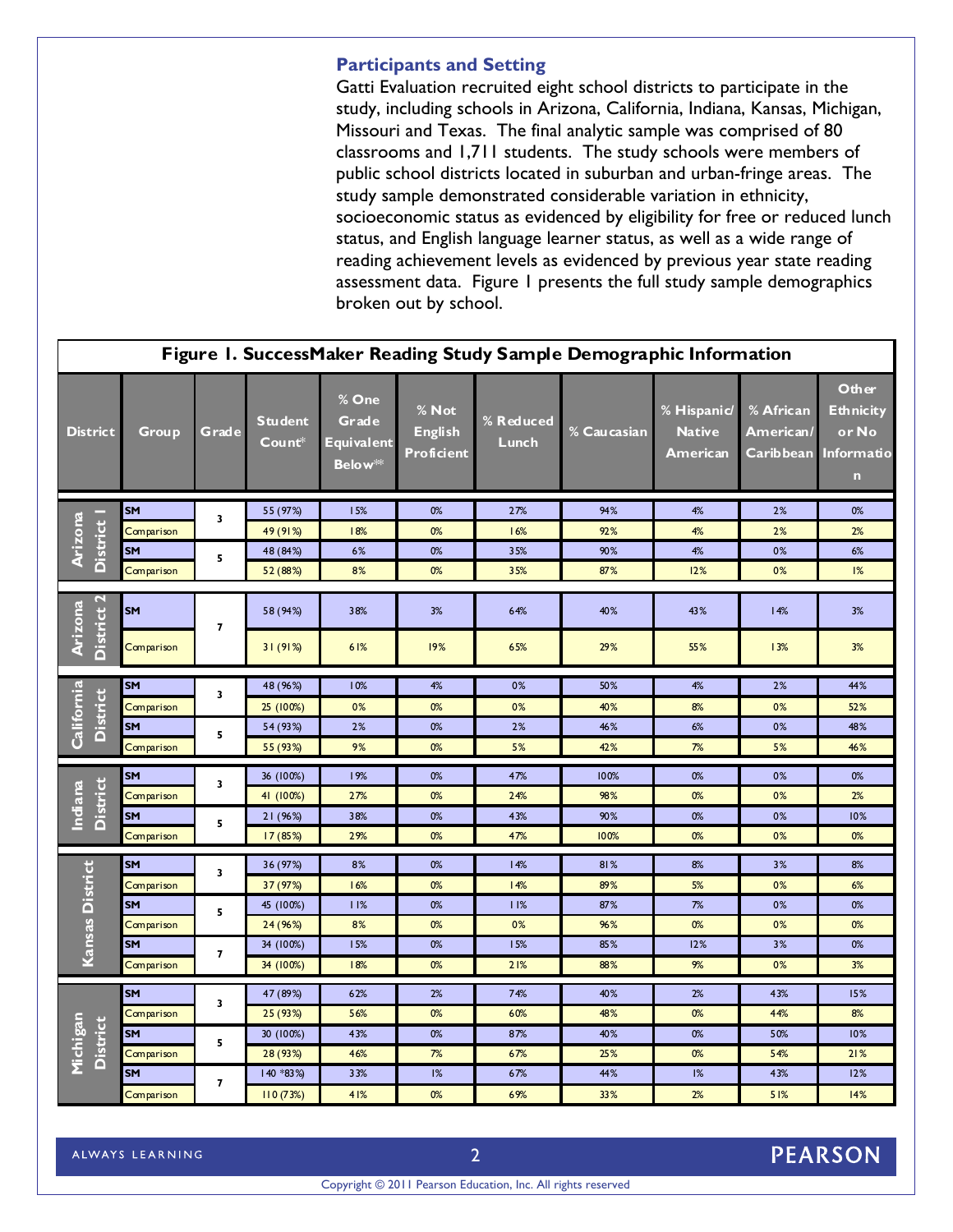| Figure I. SuccessMaker Reading Study Sample Demographic Information (Cont'd.) |              |                         |                          |                                                |                                              |                    |             |                                                |                                            |                                                                 |
|-------------------------------------------------------------------------------|--------------|-------------------------|--------------------------|------------------------------------------------|----------------------------------------------|--------------------|-------------|------------------------------------------------|--------------------------------------------|-----------------------------------------------------------------|
| <b>District</b>                                                               | <b>Group</b> | Grade                   | <b>Student</b><br>Count* | % One<br>Grade<br>Equivalent<br><b>Below**</b> | % Not<br><b>English</b><br><b>Proficient</b> | % Reduced<br>Lunch | % Caucasian | % Hispanid<br><b>Native</b><br><b>American</b> | % African<br>American/<br><b>Caribbean</b> | Other<br><b>Ethnicity</b><br>or No<br>Informatio<br>$\mathbf n$ |
| <b>District</b><br>Missouri                                                   | <b>SM</b>    | $\overline{\mathbf{3}}$ | 41 (95%)                 | 12%                                            | 0%                                           | 0%                 | 85%         | 5%                                             | 2%                                         | 8%                                                              |
|                                                                               | Comparison   |                         | 20 (95%)                 | 10%                                            | 0%                                           | 0%                 | 100%        | 0%                                             | 0%                                         | 0%                                                              |
|                                                                               | <b>SM</b>    | 5                       | 36 (92%)                 | 8%                                             | 0%                                           | 0%                 | 91%         | 3%                                             | 6%                                         | 0%                                                              |
|                                                                               | Comparison   |                         | 18 (90%)                 | 0%                                             | 0%                                           | 0%                 | 89%         | 0%                                             | 0%                                         | 11%                                                             |
|                                                                               | <b>SM</b>    | $\overline{7}$          | 22 (88%)                 | 5%                                             | 0%                                           | 0%                 | 95%         | 0%                                             | 0%                                         | 5%                                                              |
|                                                                               | Comparison   |                         | 23 (93%)                 | 0%                                             | 0%                                           | 0%                 | 100%        | 0%                                             | 0%                                         | 0%                                                              |
| <b>District</b><br>Texas                                                      | <b>SM</b>    | $\overline{\mathbf{3}}$ | 89 (87%)                 | 35%                                            | 4%                                           | 69%                | 17%         | 67%                                            | 13%                                        | 3%                                                              |
|                                                                               | Comparison   |                         | 69(92%)                  | 23%                                            | 14%                                          | 78%                | 16%         | 68%                                            | 9%                                         | 7%                                                              |
|                                                                               | <b>SM</b>    | 5                       | 108(83%)                 | 41%                                            | 26%                                          | 87%                | 7%          | 88%                                            | 4%                                         | 1%                                                              |
|                                                                               | Comparison   |                         | 105(91%)                 | 23%                                            | 35%                                          | 83%                | 5%          | 89%                                            | 5%                                         | 1%                                                              |

**\*\*Study sample was broken out by baseline GRADE national norm cutoff score for 1.0 grade equivalent below grade and month at the time of testing.** 

#### **Measures**

Multiple measures were used to assess student achievement, program implementation, and student attitudes.

Statistical analyses were performed on students' gain scores (i.e., end-ofyear raw score minus beginning-of-year raw score) for the GRADE, AIMSweb and Reading Academic Attitude Survey at each grade level. Results compared the *SuccessMaker* users to the comparison group. Results were broken out and analyzed for separate levels of three key demographic variables (i.e., ethnicity, gender, meal status). Students' English language learner (i.e., ELL) status was also collected but results were not broken out and reported by ELL status because there were very few students designated as ELL (i.e., 5%).

Results were also calculated for a group of lower achieving students at each grade level. These students scored at baseline one grade equivalent below their current grade level. Further, the performance for the comparison group was compared to four blocks of program usage (i.e., block  $1 = 1$  to 9 hours, block  $2 = 10$  to 19 hours, block  $3 = 20$  to 29 hours, block  $4 = 30$  or more hours).

Students responded to self-report questions on a reading academic attitude survey regarding general reading attitude, confidence, motivation, and self-perceived aptitude. Further, students in *SuccessMaker* classrooms were surveyed as to their opinions on several aspects of the program.

In addition to the assessment battery, qualitative data collection methods, including program reports, teacher surveys, daily lesson logs, classroom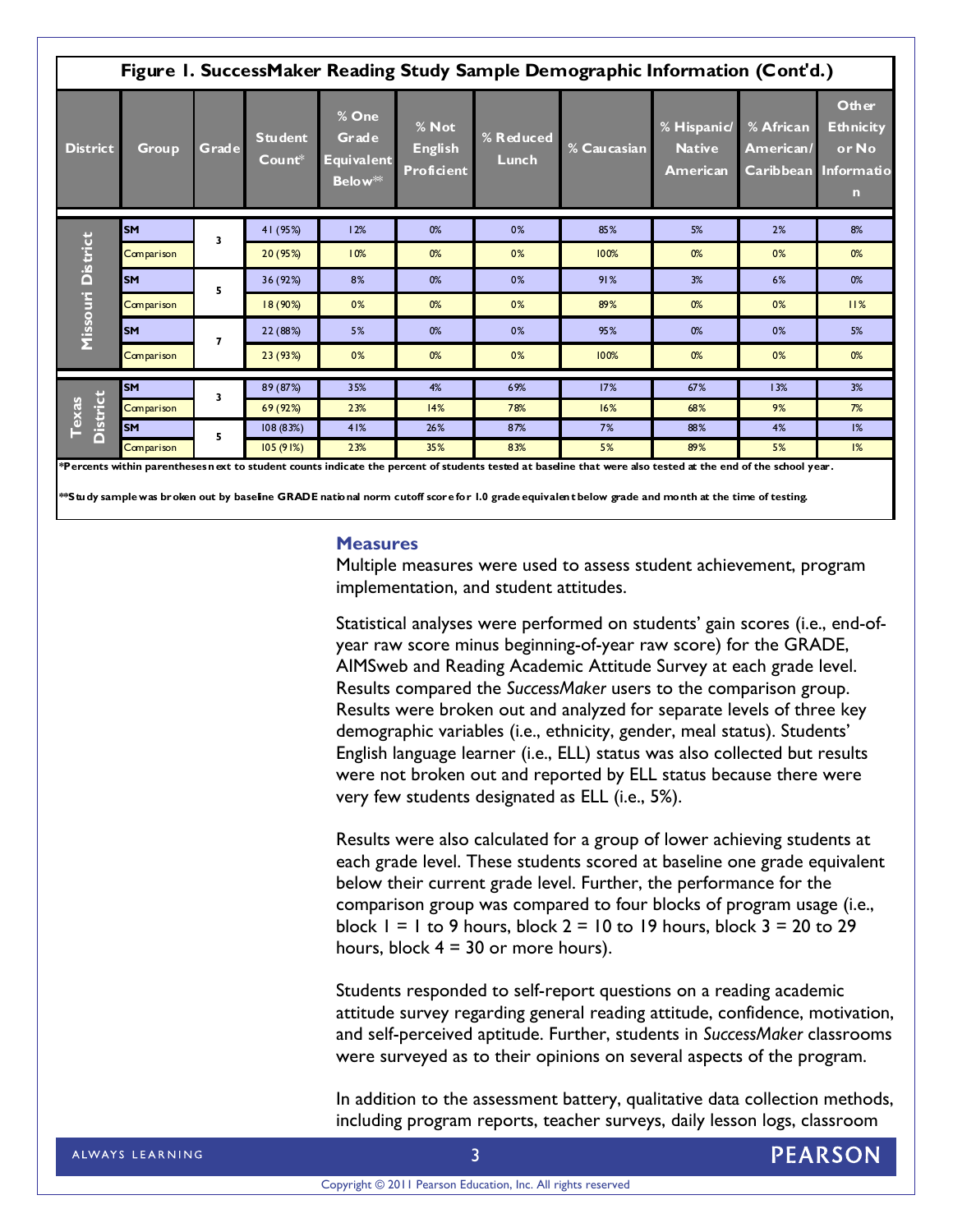observations, as well as, teacher notes from electronic correspondences, were also employed. Teachers were routinely asked for their opinions throughout the school year. Weekly lesson notes were collected for both *SuccessMaker* and comparison classes. Cumulative usage reports and program implementation logs were regularly collected from *SuccessMaker* users. All study classrooms were observed twice during the school year teaching routine reading lessons and *SuccessMaker* teachers were further interviewed as to their opinions regarding the program. All this data was compiled and content analyzed to determine teacher attitudes and performance, as well as to illuminate the various ways teachers and students interact with the program.

### **Student Performance Results**

*Results for SuccessMaker Reading versus Comparison.* 

Evaluators conducted analyses to examine how *SuccessMaker Reading* students performed in comparison to students using print supplemental reading programs. Results showed positive effects of the *SuccessMaker Reading* program with program users statistically significantly outperforming the comparison group students on the GRADE in all three grade levels. In Figures 2 through 4, the mean gain scores on the GRADE for the three study grades is graphed after adjusting for differences in baseline student and classroom characteristics.





After adjusting for student & classroom characteristics, 3rd, 5th & 7th grade *SuccessMaker Math* users out scored their comparison group counterparts by 17.5% (SE=2.19%), 10.0% (SE=2.72%) and 9.8% (SE=2.23%) respectively.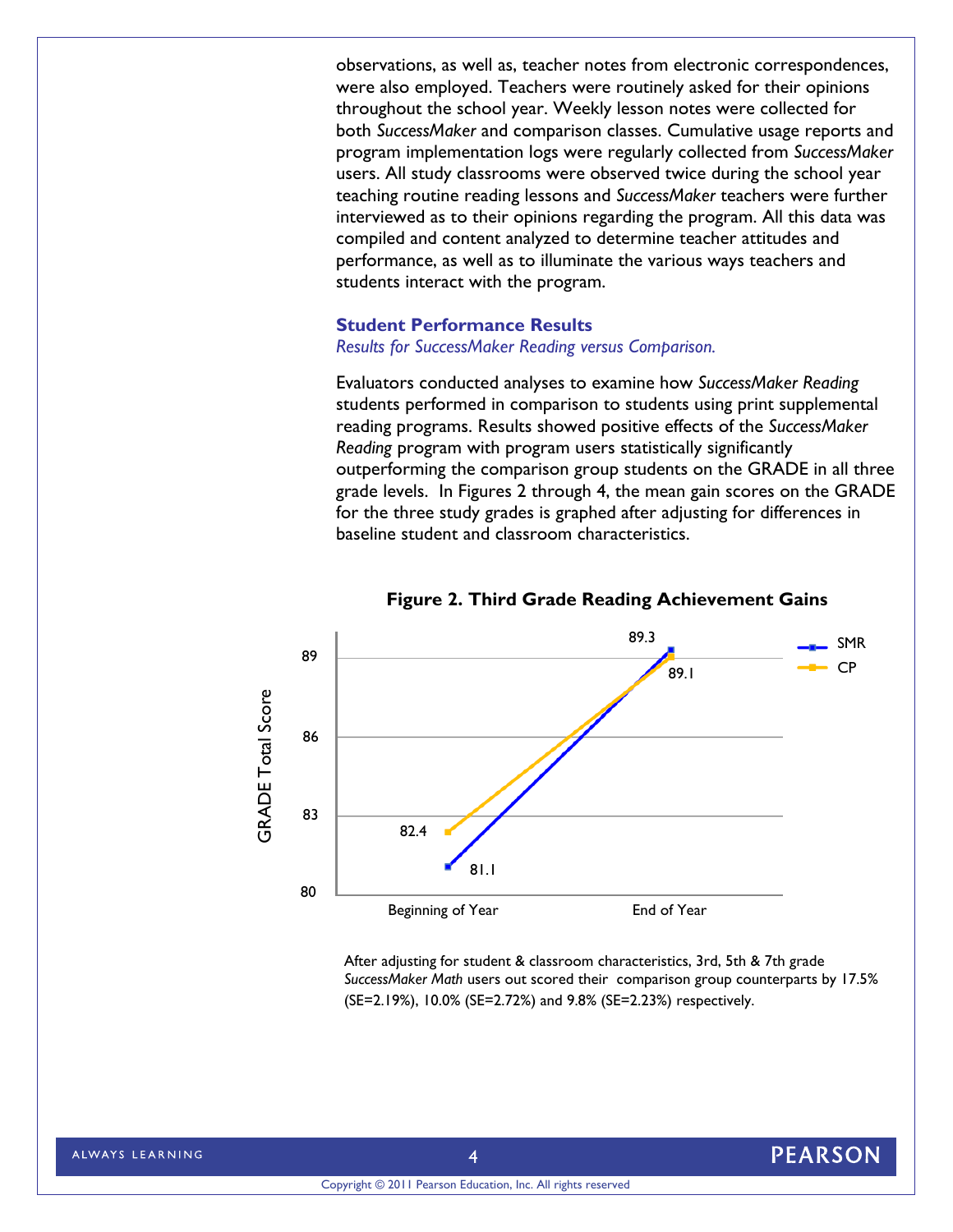







*SuccessMaker* students in 3rd, 5th, and 7th grade saw large statistically significant gains on the GRADE from the beginning to the end of the school year. In addition, *SuccessMaker* students in 3rd, 5th, and 7th grade statistically significantly outperformed their comparison group counterparts on the GRADE Total score.

Across all grade levels, *SuccessMaker Reading* students also had significantly larger gains on the subtests of sentence and passage comprehension. At 7th grade, a significant effect in favor of *SuccessMaker Reading* was also found on the vocabulary subtest. The only two instances when the comparison group outperformed the *SuccessMaker* students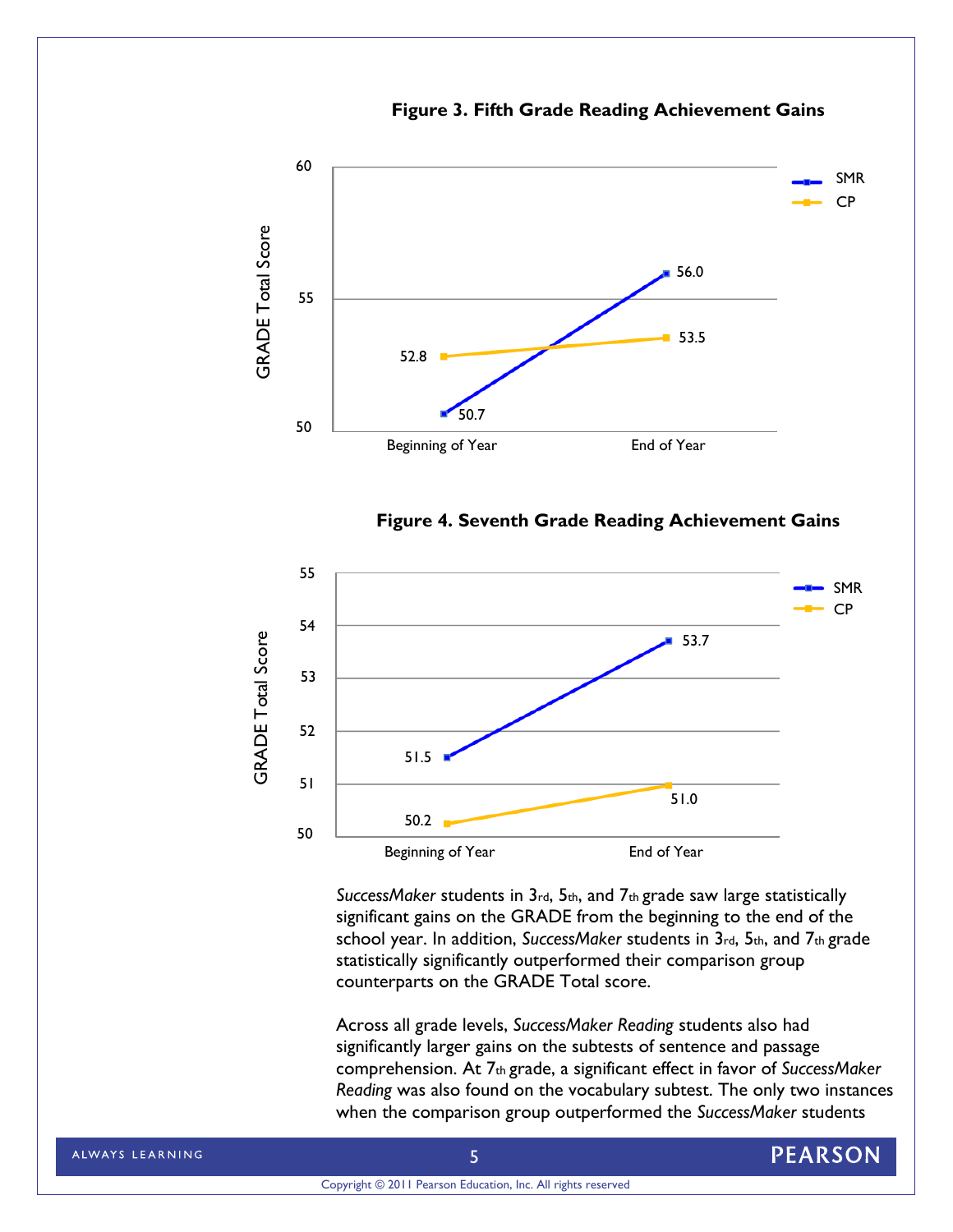was on the Word Reading subtest at 3rd grade, and the AIMSweb fluency scale at 5th grade.

The S*uccessMaker* students at 3rd grade did, however, outperform the comparison group on the AIMSweb fluency scale (i.e., words read correctly). It should be noted this basic measurement of accuracy and pacing for oral reading is most appropriate as an outcome for early elementary grades when judging the efficacy of the *SuccessMaker Reading*  program. In the *SuccessMaker Reading* program, accuracy and pacing for oral reading is emphasized most in 2nd and 3rd grade. Accuracy and pacing is minimized at  $5<sub>th</sub>$  grade and not included in the program at all in  $6<sub>th</sub>$ through 8th grade.

### *Results for SuccessMaker Reading Users versus Comparison by Subpopulations*

When the data was broken out for student subpopulations, results indicated that the subpopulations of Hispanic and low SES really benefited from SuccessMaker Reading. Specifically, 3rd grade Hispanic, male, and low SES *SuccessMaker* students all statistically significantly outperformed their comparison group peers on the GRADE. Similarly, 3rd grade lowerachieving, African American, female, and low SES *SuccessMaker* students saw moderate sized gains over the comparison group in fluency.

Hispanic and low SES *SuccessMaker* 5th grade students statistically significantly outperformed their comparison group peers on the GRADE. Conversely, for all subpopulations except African-American and lowerachieving students, the comparison group outgained the *SuccessMaker*  students in fluency.

In all 7th grade subpopulations, *SuccessMaker* students statistically significantly outperformed their comparison group peers on the GRADE and saw moderate to large effects. In fluency, though the whole sample did not show a statistically significant difference, the African-American and Hispanic comparison students had somewhat greater gains.

# **Participant Feedback**

*Student Attitudes* 

*SuccessMaker Reading* students at 3rd and 5th grade demonstrated statistically greater gains in their academic attitudes than their comparison group counterparts. These effects were also seen in several at-risk populations.

When students were surveyed at the end of the school year as to their opinions on several aspects of the program, 96% of 3rd grade, 85% of 5th grade, and 78% of  $7<sup>th</sup>$  grade students indicated they liked using the *SuccessMaker* program.

Similarly, the users found the learning activities and stories engaging. Ninety-five percent of 3rd grade students responded that they liked the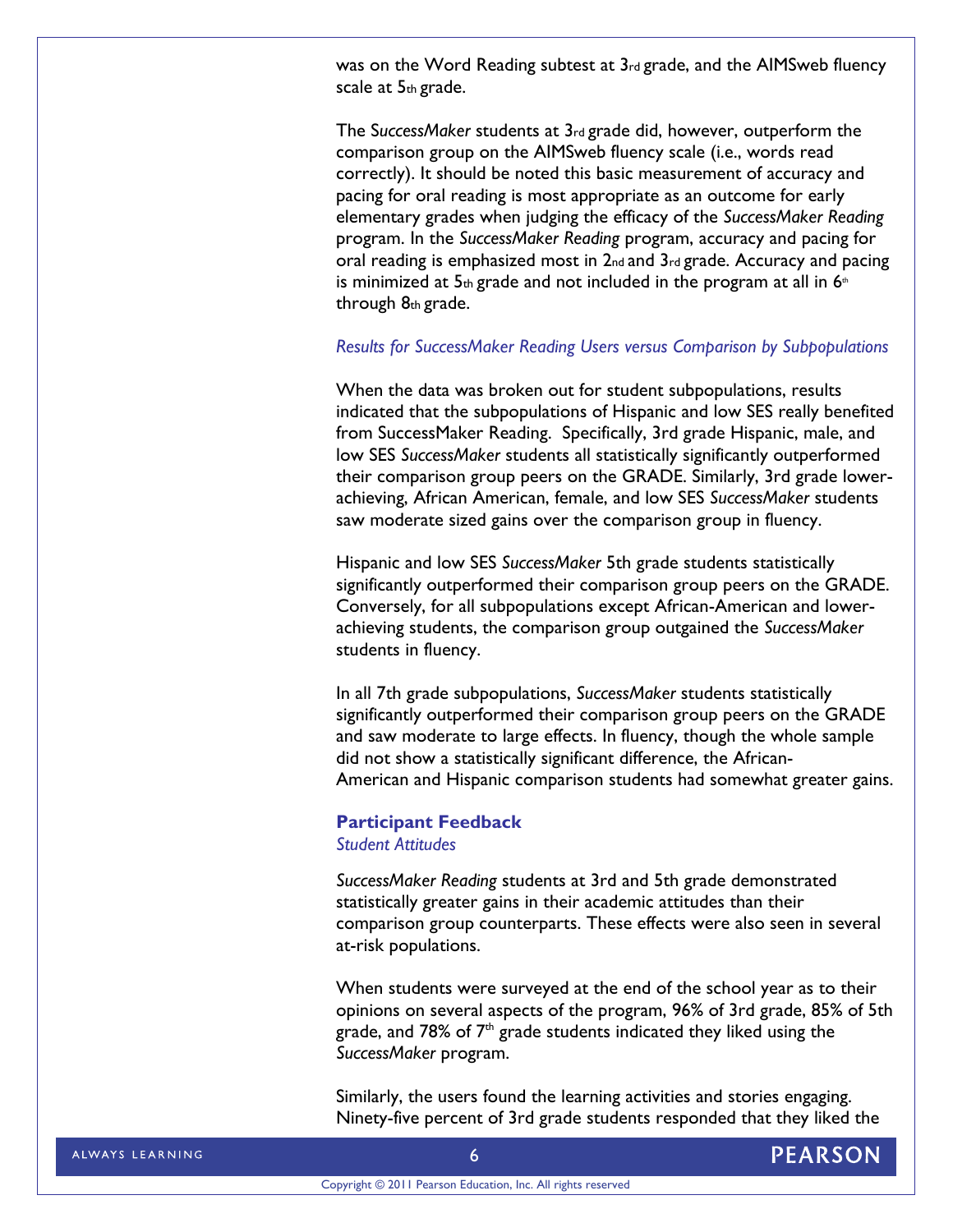characters and animation. Finally, the majority of 5th (i.e., 73%) and 7th (i.e., 64%) grade users reported the video hosts as being helpful to them while using the program.

# *Teacher Attitudes*

Opinions about the program were systematically collected from teachers during focus group sessions. Thirty-six of the 37 *SuccessMaker* teachers were available to participate in the focus group sessions providing extensive insight into teacher and student experiences with, and attitudes about, the *SuccessMaker Reading* program.

The teacher response to the program was overwhelmingly positive. Teachers felt that the program was a welcomed and successful addition to their print curriculum for many reasons including interactivity, differentiated content, immediate feedback, and student engagement. Most teachers felt the initial placement was satisfactory for the majority of students and that the adaptive motion through the content worked well. The occurrence of students being initially placed too high or too low was rare, and the custom course feature allowed teachers to easily rectify the situation.

The program's reporting feature was also well-received by the teachers. Most teachers expressed an appreciation for a program that explicitly demonstrates student progress such as the *SuccessMaker Reading* program. Teachers also liked the progress-reporting feature that monitored the students' motion through the program.

Teachers believe that their students like using the program. Teachers were tremendously positive about their students' interactions with the program and felt that the program successfully engaged and motivated students to become better readers. A majority of teachers felt that the program challenged both their special needs and higher achieving student population. Teachers also felt the *SuccessMaker* program was more engaging and challenging than previous printed and computer-based supplements, helpful for ELL students and struggling readers, and an overall good educational investment.

Additionally, teachers indicated that the content of the *SuccessMaker Reading* program is generally aligned with their current curriculum. Most teachers felt the program reinforces skills already learned in the classroom, and also teaches students reading skills or concepts they have not yet learned in class. Teachers felt that the program's scaffolding feature positively challenged their students to become better readers and that the *SuccessMaker Reading* program provided other valuable resources to assist users. Such assistance proved to be motivational for struggling readers and included the glossary, clip art, read-to-me and rollover audio features, as well as custom courses.

*"SuccessMaker is a very engaging, interactive program that is differentiated for students' achievement levels."* 

# *Seventh Grade Teacher*

**7**  *kids] the attention that they need, so I "It's easy to not give them [higher really appreciate when the program gets harder and they say that it is difficult because they are finally being challenged. This is great."* 

### *Interventionist*

*"I don't have to re-assess students to find out where their gaps are, SuccessMaker already tells me."* 

 *Seventh Grade Teacher* 

*"I think the animation is great. It captures [the students'] attention right away. I see them laughing and it keeps them engaged."* 

# *Interventionist*

*"There have been times when they run across something in SuccessMaker that I've already taught and there are other times when the program will teach them something that is totally new and they'll either bring it back to the classroom or when I go to teach that thing they'll say 'Oh, I already know this from Success Maker!' which is great."* 

 *Third Grade Teacher*